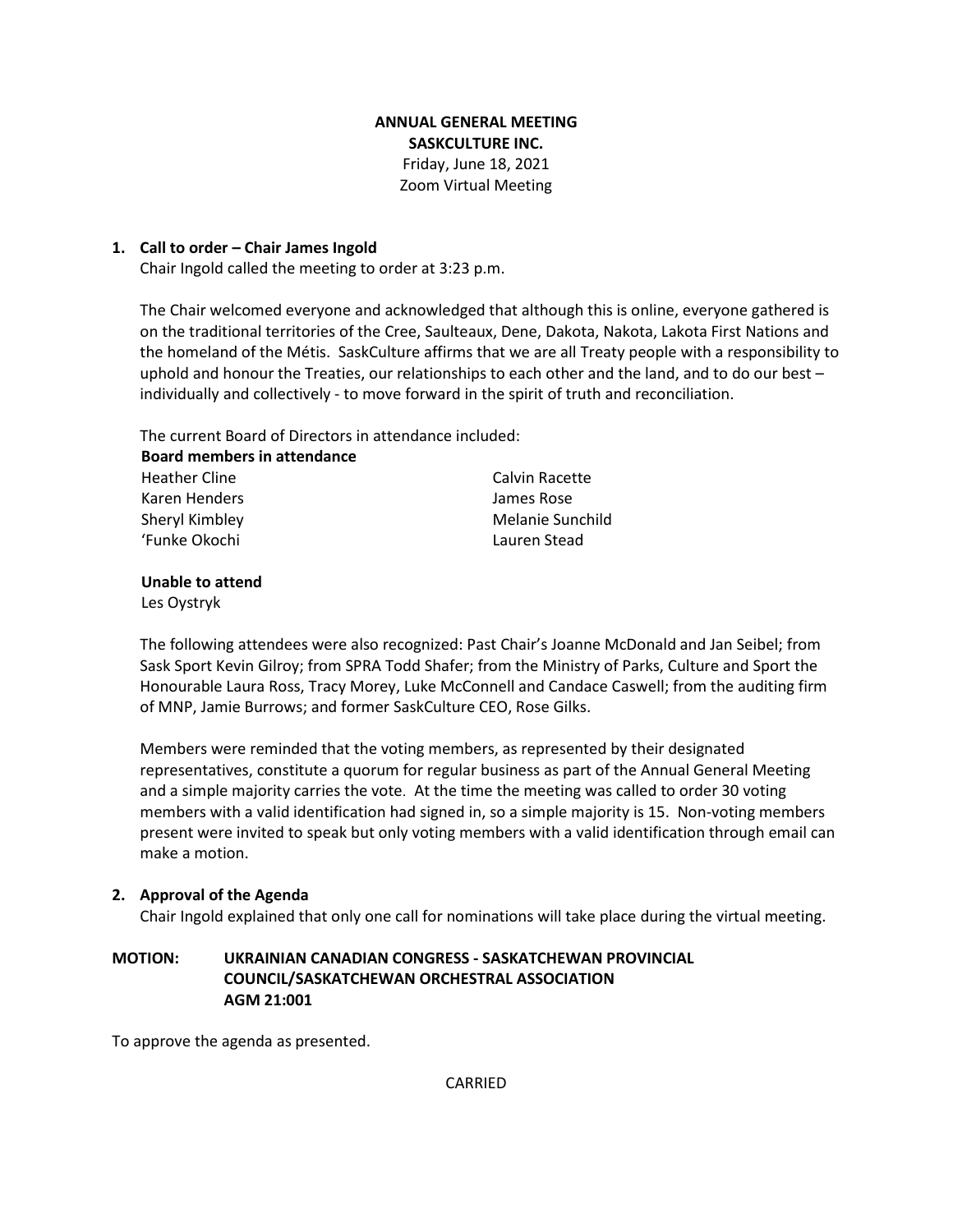*James Rose made a call for nominations from the floor.* 

### **3. Approval of the Minutes**

**MOTION: SASKATCHEWAN ORCHESTRAL ASSOCIATION/SASKATCHEWAN ARCHAEOLOGICAL SOCIETY AGM 21:002**

To approve the Annual General Meeting Minutes of September 11, 2020, as circulated.

CARRIED

#### **Business Arising** None

### **4. Motion to cease Nominations**

**MOTION: SASKBOOKS/THEATRE SASKATCHEWAN INC. AGM 21:003**

To move nominations cease for all board positions.

#### CARRIED

## **Appointment of Scrutineers**

### **MOTION: SASKATCHEWAN JAZZ FESTIVAL/SASKATCHEWAN ORCHESTRAL ASSOCIATION AGM 21:004**

To appoint the auditing firm of MNP as scrutineers.

#### CARRIED

#### **5. Election**

Voting member organizations pre-registered for the AGM and designated an individual email as the voting member for their organization. Voting members received an email from MNP with a list of the candidates for each position. Voting members were asked to make their selections and reply to the email.

Elections took part in the following categories: Member at Large.

### **6. President's Report – James Ingold**

*The President's formal report is included in the SaskCulture 2020-21 Annual Report, Year in Review.*

James began by thanking the government of Saskatchewan and the Ministry of Parks, Culture and Sport for continued support. SaskCulture is proud of the impact being made in partnership with Sask Sport and SPRA and are grateful that the government continues to share in the vision the organizations pursue.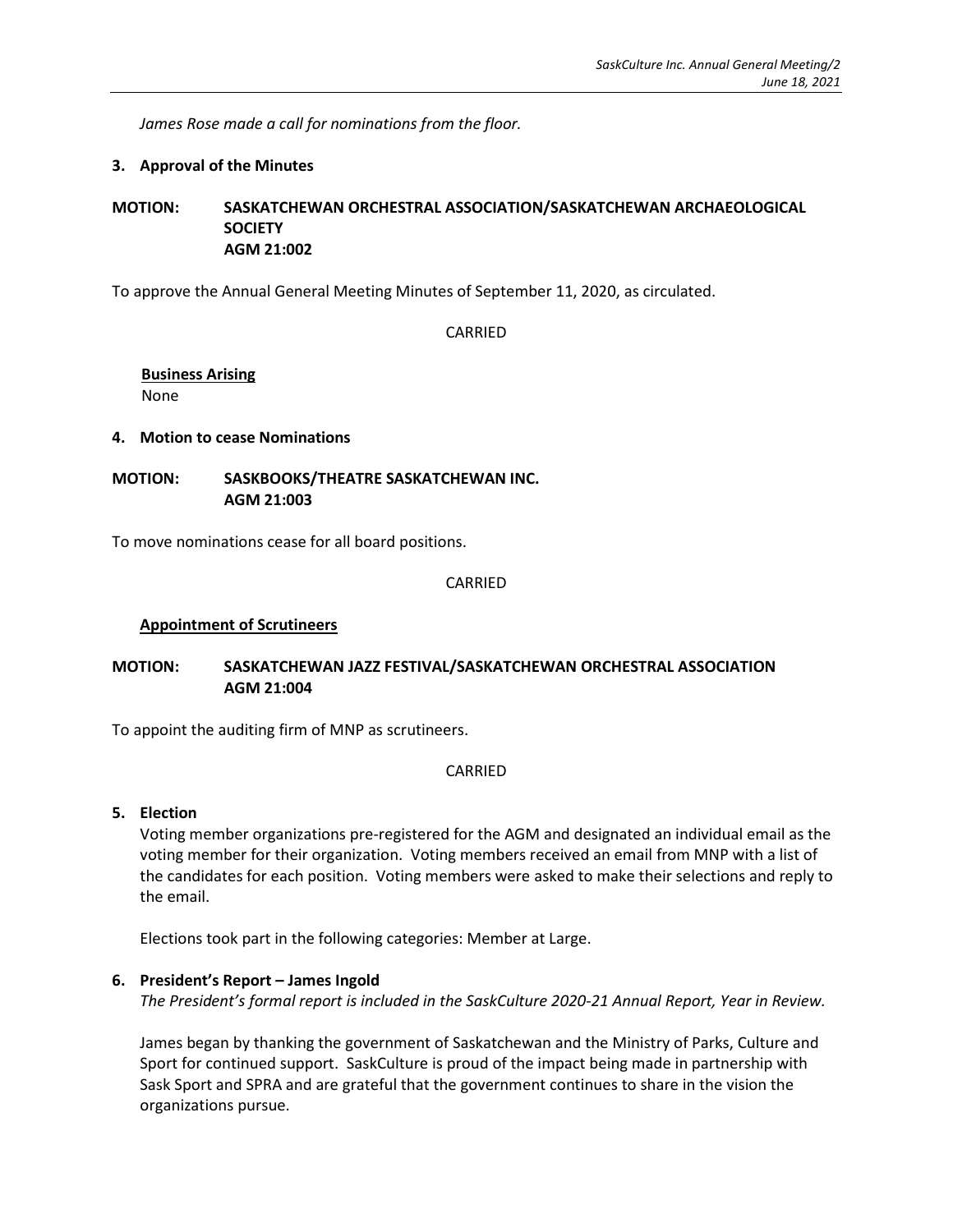Secondly, James thanked the Board. James is proud of the engagement, dedication and flexibility the board has shown in the past year. It's truly a group of people greater than the sum of its parts, with each person bringing valuable skills and perspectives and a way of working together that brings out the best in each other.

Thirdly, James thanked the staff. He frequently marvels at the level of support the staff provide to the board and the cultural community. This year specifically, SaskCulture's CEO of over 20 years retired. When that kind of thing happens there are some pretty big gaps left. But the staff individually and collectively – were up for the challenge and have grown as a result. James then thanked Dean specifically. Taking on the CEO role for an organization like SaskCulture is a huge task in normal times, but Dean did so at the beginning of an unprecedented year with the pandemic and all the disruption it caused. Dean has shown exceptional leadership and grit this year. SaskCulture is in good hands going forward.

James continued by sharing that the board has maintained focus on the new strategic priorities, which have each taken on even more relevance in the past year. These include:

- That funding is sustainable and adaptable to changing needs. This is relevant for flexible funding to deal with disruptive events like the pandemic, as well as in the long term to adapt to ongoing things like changing demographics, ways of engaging in activities, emerging needs, and more; and
- To improve the inclusiveness, diversity, equity, and accessibility of cultural activity.

The province and the world is changing; many events from the past year illustrate this. Irrespective of specific events, there is an ongoing individual and collective imperative to work towards truth and reconciliation. SaskCulture has a lot of work to do to ensure the network is well-positioned to move forward to serve all the residents of the province. SaskCulture started by looking at its own programs and funding models. Dean will speak more to the Program Renewal but James highlighted that it is a direct continuance of SaskCulture's founding vision: building a culturally vibrant future in which all people in Saskatchewan, individually and collectively, celebrate, value and support participation in, and access to, cultural experience.

James closed by thanking the membership, volunteers, and cultural workers for persevering and looking for innovative ways to engage and enrich the lives of people in Saskatchewan during this time. The resilience shown is something to build upon and come out as an even stronger community.

# **7. CEO's Report – Dean Kush**

*The CEO's formal report is included in the SaskCulture 2020-21 Annual Report, Year in Review.* 

Dean began by congratulating SaskCulture Chair, James Ingold, on receiving the Business for the Arts Arnold Edinborough Award, a national award that recognizes a young business professional (40 and under) who has demonstrated exemplary volunteer leadership and volunteerism in the arts.

This past fiscal year was unprecedented in terms of the overwhelming amount of uncertainty that faced not only the cultural sector but also the globe. Dean thanked SaskCulture's members for their strength and flexibility demonstrated throughout the year. This past year has been very stressful and Dean encouraged staff and board members to take the time to ensure self-care.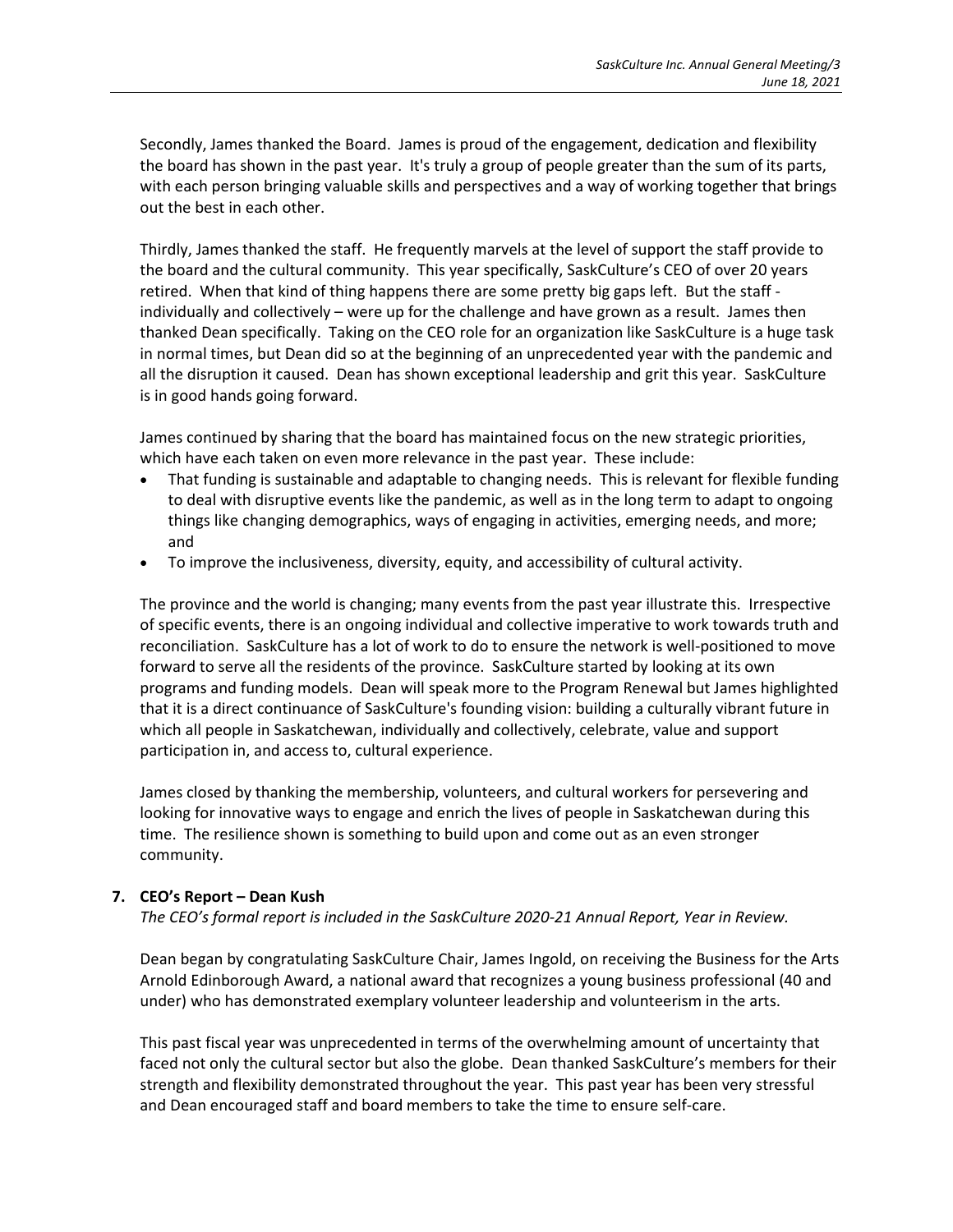Recently, SaskCulture, in partnership with Creative Saskatchewan and SK Arts, released a survey to gain more knowledge on the impacts of the global pandemic. Dean encourage the membership to fill out the survey and share it with their members. The information gathered will be helpful for future decision making.

SaskCulture was able to maintain consistent funding levels for the past fiscal year. Adaptations and modifications were made to operations and to programs and services. Operational and project grant funding policies and procedures were adapted to ensure SaskCulture could accommodate organizations and communities to pursue their cultural endeavours.

SaskCulture's Program Renewal is in its early stages. The terms of reference has been developed and will be shared with the membership in the near future. Staff are working on various aspects of the Program Renewal, but the membership's involvement in the process will be paramount to driving the process. The consultation process will ramp up later this fiscal year and into the next fiscal year. The last extensive review of SaskCulture's funding was completed in 2008 and a comprehensive review is certainly needed to ensure the relevance and effectiveness of SaskCulture's funding model.

Dean thanked the Board of Directors for their support and flexibility throughout this past year. He also recognized each staff member. SaskCulture's diverse team of board and staff members is what makes the organization stronger and stronger each year.

Dean concluded by thanking the Government of Saskatchewan and the Ministry of Parks, Culture and Sport for their support. He also thanked Sask Sport and the Saskatchewan Parks and Recreation Association for their support and cooperation throughout the year. SaskCulture has a deep appreciation for the lottery system and the good news is Sask Lotteries Trust Fund revenues remain strong – this means that the Culture Section of the Trust will be well positioned for the near future.

### **8. Auditor's Report and Financial Statements**

SaskCulture provided the membership with the detailed Audited Financial Statements (AFS) and an analysis 15 days in advance of the annual meeting. These documents accompanied the Annual Report and were sent to members on June 2, 2021. The AFS analysis is prepared in support of the statements in this manner for two reasons:

- to provide the membership with the detail regarding the AFS in advance of the meeting; and
- to move the AGM along more quickly.

The Annual Report also contains a summarized version of the AFS.

#### Questions:

Please comment on the decrease in revenue from the Grants from Sask Lotteries Trust Fund for Sport, Culture and Recreation.

The decrease in revenue that is shown on the Statement of Operations from \$5 million in 2020 to \$4.6 million in 2021 is because SaskCulture returned about \$700,000 to the Culture Section of the Trust (CST) in 2021. Due to the restraints of the COVID-19 pandemic, expenses were significantly lower, which resulted in a return.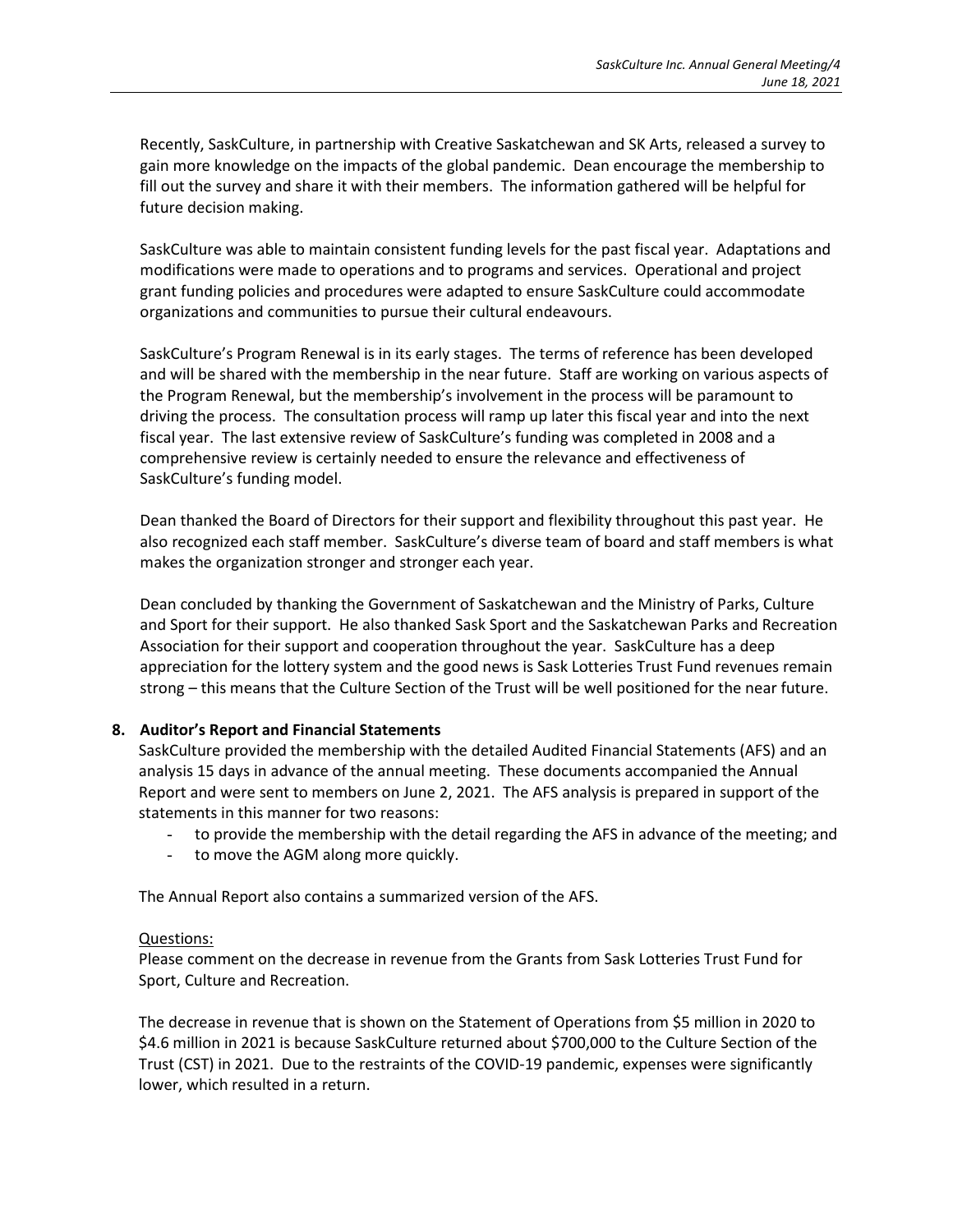## **MOTION: SASKATCHEWAN ORCHESTRAL ASSOCIATION/CONSEIL CULTUREL FRANSASKOIS AGM 21:005**

To accept SaskCulture Inc.'s Auditor's Report for year ended March 31, 2021.

### CARRIED

### **9. Appointment of the Auditor for 2021-22**

## **MOTION: ORGANIZATION OF SASKATCHEWAN ARTS COUNCILS/UKRAINIAN CANADIAN CONGRESS - SASKATCHEWAN PROVINCIAL COUNCIL AGM 21:006**

To appoint MNP as auditor for SaskCulture Inc. for the fiscal year April 1, 2021 to March 31, 2022.

CARRIED

### **Election Results**

#### **Board of Directors**

Heritage: Yvonne Hotzak by acclamation to a 2-year term Métis: Wilfred Burton by acclamation to a 2-year term Cultural Industries: Rowena Materne by acclamation to a 2-year term Membership at Large: Jan Seibel by election to a 2-year term

## **MOTION: SASKATCHEWAN WRITERS' GUILD/SASKATCHEWAN ARCHAEOLOGICAL SOCIETY AGM 21:007**

To destroy the nomination emails.

### CARRIED

Past Chair Rose thanked all the nominees who let their names stand and the members of the Nominations Committee: Sheryl Kimbley and 'Funke Okochi from the SaskCulture Board, Kristin Enns-Kavanagh, Executive Director of Saskatchewan History and Folklore Society and Ken Alecxe, Executive Director of Saskatchewan Media Production Industry Association.

#### **10. New Business**

#### **Honorary Lifetime Membership**

Chair Ingold paid tribute to former SaskCulture CEO, Rose Gilks, and presented her with a Honourary Lifetime Membership.

#### **Recognition**

President Ingold paid tribute to the board members whose terms are now complete: Lauren Stead (three terms), Sheryl Kimbley (two terms), Calvin Racette (two terms), and Karen Henders (one term).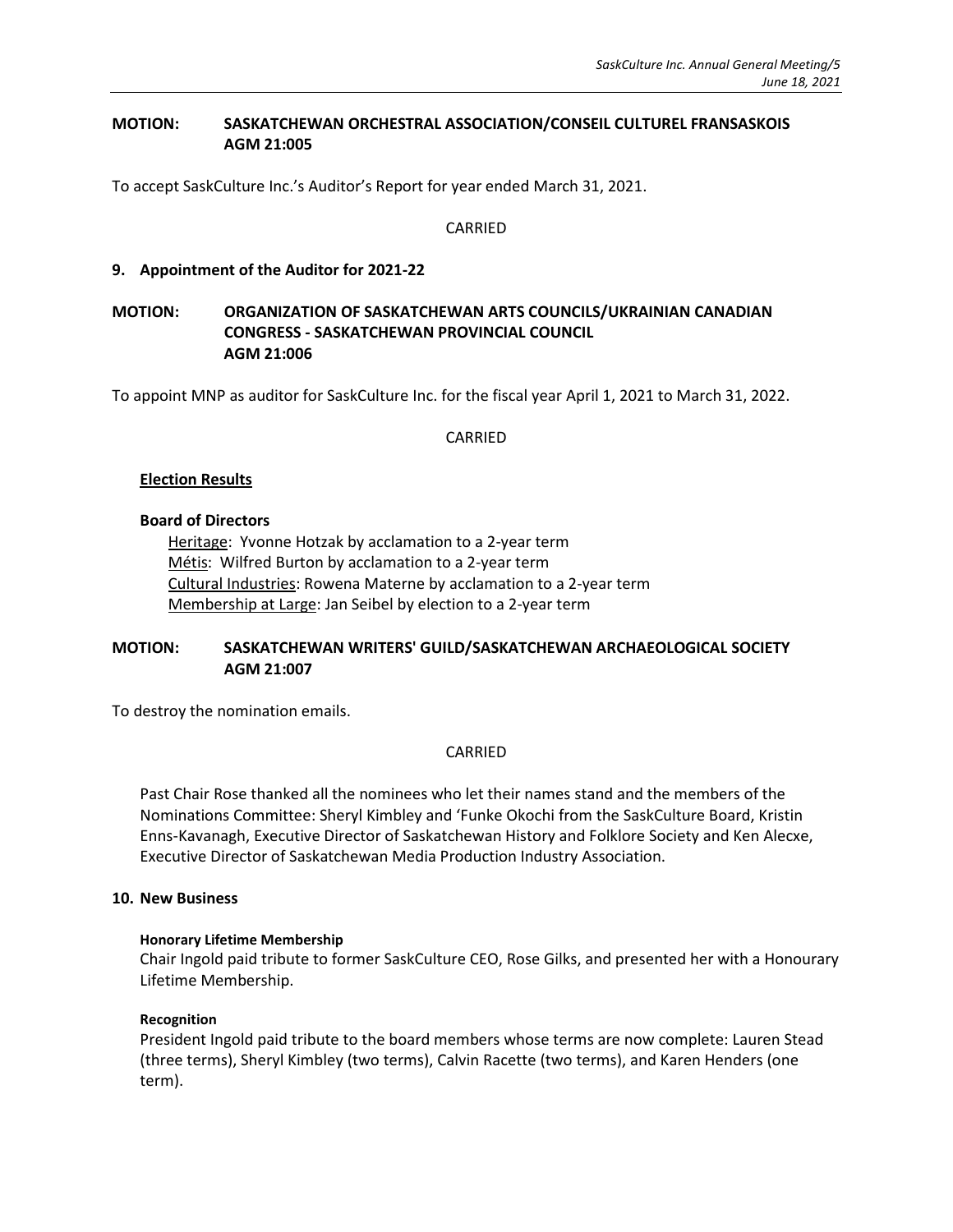He also recognized SaskCulture staff Gloria Walsh for 10 years of service.

# **11. Adjournment**

Chair Ingold adjourned the meeting at 4:05 p.m. on Friday, June 18, 2021.

James Ingold, Chair

\_\_\_\_\_\_\_\_\_\_\_\_\_\_\_\_\_\_\_\_\_\_\_\_\_\_\_\_\_\_\_\_\_\_

S:\OUTREACH\ANNUAL GENERAL MEETING\AGM 2019\2019 AGM Minutes - DRAFT.docx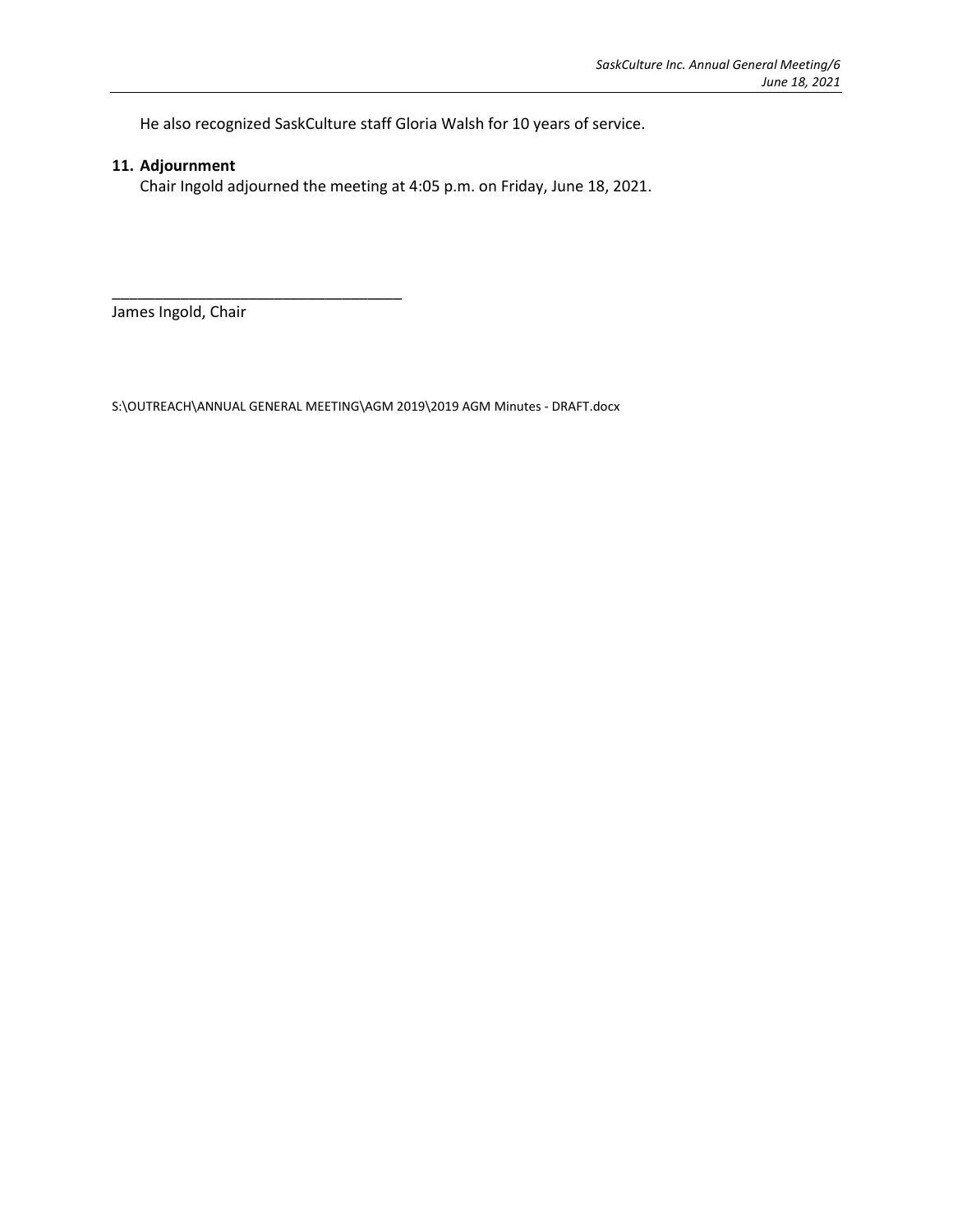| <b>Name</b>   |                  | Organization                                               |
|---------------|------------------|------------------------------------------------------------|
| Wendy         | Nelson           | <b>CARFAC SASK</b>                                         |
| Judy          | MacLeod Campbell | City of Prince Albert                                      |
| Nena          | <b>Hawkes</b>    | <b>Common Weal Community Arts</b>                          |
| Suzanne       | Campagne         | Conseil culturel fransaskois                               |
| Elaine        | Thaller          | Dance Saskatchewan Inc.                                    |
| Kathy         | <b>Bond</b>      | Dance Saskatchewan Inc.                                    |
| Adrian        | Halter           | HalterMedia                                                |
| Ingrid        | Cazakoff         | Heritage Saskatchewan                                      |
| Katherine     | Gilks            | Heritage Saskatchewan                                      |
| Olivia        | Shumski          | Heritage Saskatchewan                                      |
| Rose          | Gilks            | Individual                                                 |
| Jack          | Walton           | <b>Individual Member</b>                                   |
| Candace       | Caswell          | Ministry of Parks, Culture and Sport                       |
| Luke          | McConnell        | Ministry of Parks, Culture and Sport                       |
| Tracy         | Morey            | Ministry of Parks, Culture and Sport                       |
| Jamie         | <b>Burrows</b>   | MNP - Auditor                                              |
| Merissa       | Scarlett         | Museums Association of Saskatchewan                        |
| Wendy         | Fitch            | Museums Association of Saskatchewan                        |
| Jordan        | Ignatiuk         | Nature Saskatchewan                                        |
| Janette       | Seibel           | Nominee                                                    |
| Rowena        | Materne          | Nominee                                                    |
| Wilfred       | <b>Burton</b>    | Nominee                                                    |
| Yvonne        | Hotzak           | Nominee                                                    |
| Michelle      | Hewison          | Northern Sport, Culture and Recreation District (NSCRD)    |
| Catherine     | Tomczak          | Organization of Saskatchewan Arts Councils (OSAC)          |
| Fran          | Karakochuk       | Organization of Saskatchewan Arts Councils (OSAC)          |
| Kevin         | Korchinski       | Organization of Saskatchewan Arts Councils (OSAC)          |
| Colleen       | Stinson          | Parkland Valley Sport, Culture and Recreation District     |
| Sheila        | Hryniuk          | Parkland Valley Sport, Culture and Recreation District     |
| Joanne        | McDonald         | Past Chair                                                 |
| Stephanie     | Cuddington       | Prairie Central District for Sport, Culture and Recreation |
| Antje         | Rongve           | Rivers West District for Sport, Culture & Recreation       |
| <b>Bonnie</b> | Midgley          | Rivers West District for Sport, Culture & Recreation       |
| Cynthia       | Tymoruski        | Rivers West District for Sport, Culture & Recreation       |
| Donna         | Johnston-Genest  | Rivers West District for Sport, Culture & Recreation       |
| Kevin         | Gilroy           | Sask Sport Inc.                                            |
| Darcy         | McLane           | Saskatchean Interactive Media Association                  |
| Carol         | La Fayette-Boyd  | Saskatchewan African Canadian Heritage Museum Inc          |
| Loni          | William          | Saskatchewan Archaeological Society                        |
| Tomasin       | Playford         | Saskatchewan Archaeological Society                        |
| Marnie        | Gladwell         | Saskatchewan Arts Alliance                                 |
| Mary          | Blackstone       | Saskatchewan Arts Alliance                                 |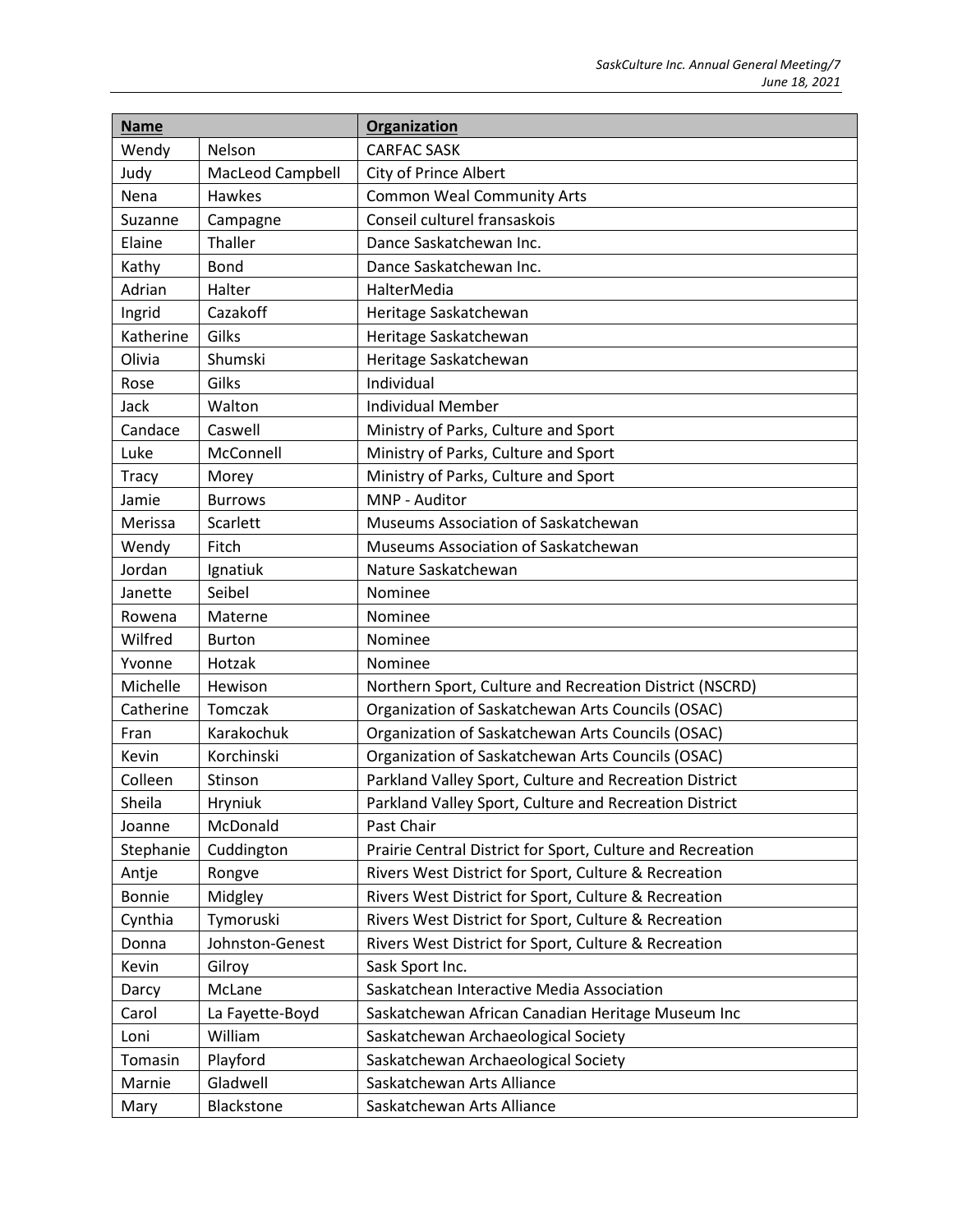| <b>Name</b>   |                    | Organization                                       |
|---------------|--------------------|----------------------------------------------------|
| Kam           | Teo                | Saskatchewan Book Awards                           |
| <b>Steve</b>  | McLellan           | Saskatchewan Chamber of Commerce                   |
| James         | Hawn               | Saskatchewan Choral Federation                     |
| Sheryl        | Neher              | Saskatchewan Choral Federation                     |
| Gloria        | <b>Bearss</b>      | Saskatchewan Council For Archives and Archivists   |
| Donavan       | Lautsch            | Saskatchewan Cultural Exchange Society             |
| John          | Kennedy            | Saskatchewan Cultural Exchange Society             |
| Darlene       | <b>Briere</b>      | Saskatchewan Drama Association                     |
| Ray           | Deans              | Saskatchewan Drama Association                     |
| Fiseko        | Musonda            | Saskatchewan Elocution and Debate Association      |
| Gabriele      | Waidelich-Harrison | Saskatchewan German Council                        |
| Mervin        | Weiss              | Saskatchewan German Council                        |
| Kristin       | Enns-Kavanagh      | Saskatchewan History and Folklore Society          |
| Kevin         | Tobin              | Saskatchewan Jazz Festival                         |
| Amy           | Rankin             | Saskatchewan Library association                   |
| Ken           | Alecxe             | Saskatchewan Media Production Industry Association |
| Lioz          | Bouganin           | Saskatchewan Media Production Industry Association |
| Jennifer      | Jungwirth          | Saskatchewan Music Educators Association           |
| Carol         | Donhauser          | Saskatchewan Music Festival Association            |
| Tammy         | Villeneuve         | Saskatchewan Music Festival Association            |
| Adrian        | Casas              | Saskatchewan Orchestral Association                |
| Elaine        | Kaloustian         | Saskatchewan Orchestral Association                |
| Abiodun       | Oyelami            | Saskatchewan Organization for Heritage Languages   |
| Gord          | Zakreski           | Saskatchewan Organization for Heritage Languages   |
| Zaheed        | Iftekher           | Saskatchewan Organization for Heritage Languages   |
| Todd          | Shafer             | Saskatchewan Parks and Recreation Association      |
| Ashley        | Martin             | Saskatchewan Writers' Guild                        |
| <b>Tracy</b>  | Hamon              | Saskatchewan Writers' Guild                        |
| Daniel        | Parr               | SaskBooks                                          |
| Calvin        | Racette            | SaskCulture Board                                  |
| Heather       | Cline              | SaskCulture Board                                  |
| James         | Ingold             | SaskCulture Board                                  |
| James         | Rose               | SaskCulture Board                                  |
| Karen         | Henders            | SaskCulture Board                                  |
| Lauren        | Stead              | SaskCulture Board                                  |
| Melanie       | Sunchild           | SaskCulture Board                                  |
| Olufunke      | Okochi             | SaskCulture Board                                  |
| Alejandra     | Coronel            | SaskCulture Inc.                                   |
| <b>Busayo</b> | Osobade            | SaskCulture Inc.                                   |
| Catherine     | Folstad            | SaskCulture Inc.                                   |
| Damon         | <b>Badger Heit</b> | SaskCulture Inc.                                   |
| Dean          | Kush               | SaskCulture Inc.                                   |